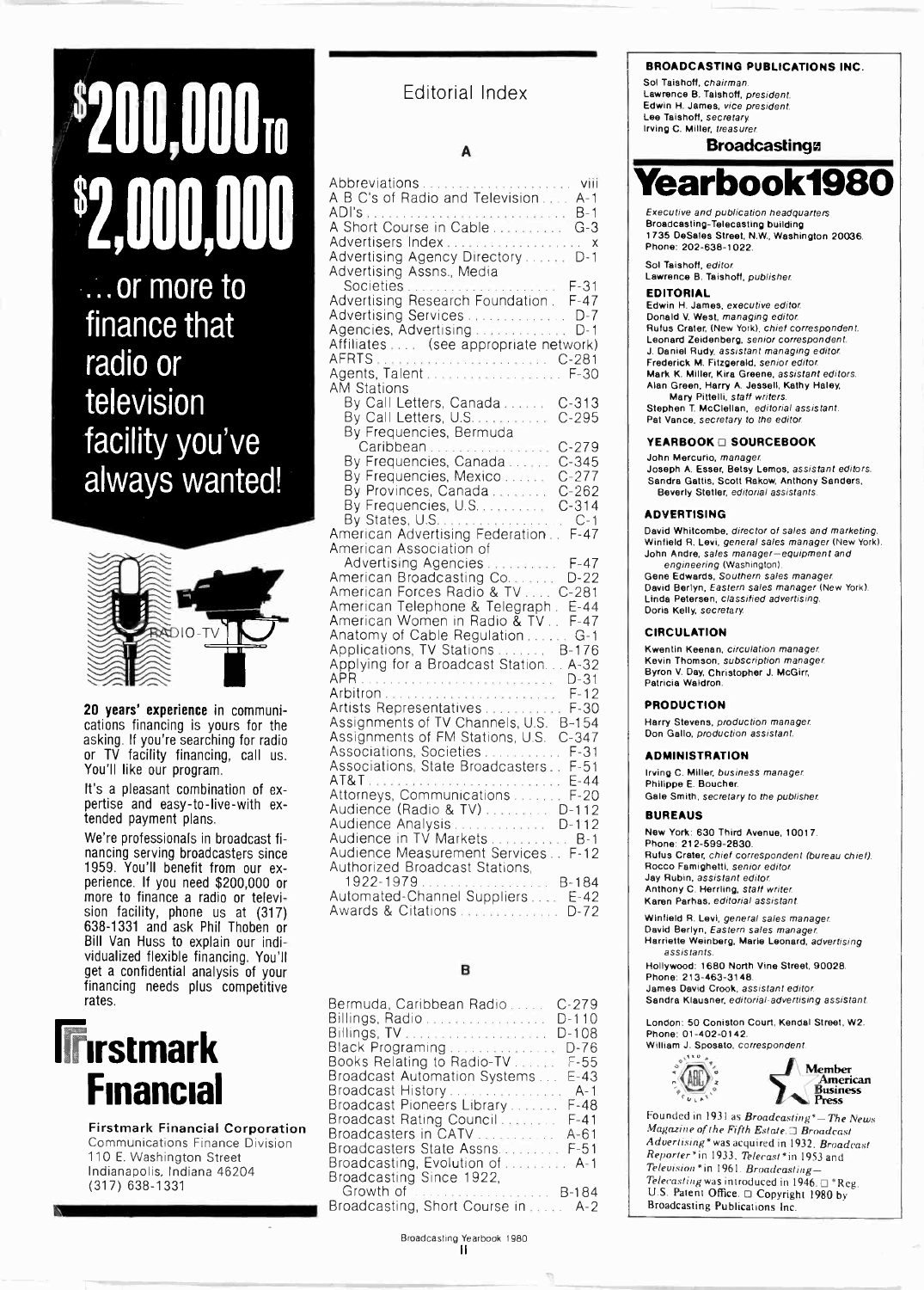Brokers and consultants ............. F-1

# BECKERMAN ASSOCIATES

Media Brokers-Consultants

14001 MIRAMAR AVENUE MADEIRA BEACH. FLORIDA 33708 TELEPHONE (813) 391-2824

| С                            | Corres<br>Countr |
|------------------------------|------------------|
| Buying/Planning Svcs D-7     | Corpor<br>- Broa |
| Business Films  D-52 Coordin | <b>COLITELI</b>  |

| Cable, A Short Course in  G-3<br>Cable Regulation, Anatomy of  G-1   | CTV Television Network<br>$D-44$                                                                   | <b>UIUUAL</b><br>Govern |
|----------------------------------------------------------------------|----------------------------------------------------------------------------------------------------|-------------------------|
| Cable systems in Canada  G-291                                       | D                                                                                                  | Group (                 |
|                                                                      | $E-43$<br>Data processing services                                                                 |                         |
| Call Letters                                                         | Demographics of TV                                                                                 | History                 |
| AM Stations (U.S.)  C-295                                            | Markets B-1, B-79, B-82, B-83                                                                      | Hughes                  |
| FM Stations (U.S.)  C-304                                            | Distribution Services, Multipoint E-44                                                             |                         |
| TV Stations (U.S.) B-148                                             | Distributors, Equipment E-1                                                                        |                         |
| Canada                                                               | Distributors, Programs D-52                                                                        | Indepe                  |
| AM Stations by Call Letters C-313                                    | Е                                                                                                  | Plani                   |
| AM Stations by Frequencies . C-345<br>AM-FM Station Directory  C-262 |                                                                                                    | Indepe                  |
| Cable Systems G-291                                                  | Educational Broadcasting Corp D-44                                                                 | Index t                 |
| FM by frequency C-347                                                | Employment Services  F-24                                                                          | Interna                 |
| FM Stations by Call Letters  C-313                                   |                                                                                                    | Interna                 |
| TV by Channel  B-153                                                 | Consulting Electrical Engineer to Education and<br>Industry specializing in the planning, design,  | Interna                 |
| TV Station Directory B-140                                           | operation, and maintenance of instructional and<br>broadcast television, cable distribution, sound | Interna                 |
| TV Stations by Call Letters B-153                                    | reinforcement, two-way radio, and associated                                                       | Interna                 |
| Station Representatives  D-15                                        | electronic systems to meet short and long range<br>needs of engineering and the objectives of man- |                         |
| Canadian Broadcasting Corp D-44                                      | agement.                                                                                           | Jingle                  |
| Canadian Representatives D-15                                        | <b>POHTS ENGINEERING</b>                                                                           |                         |
| Caribbean Radio Stations  C-279                                      | 301 SOUTH ALLEN ST.-SUITE 301<br>STATE COLLEGE, PA. 16801 814/234-9090                             |                         |
| CATV, Broadcasters in  A-61                                          |                                                                                                    | Key to                  |
| CATV Financial Figures  G-320<br>CATV Listings, Key to  G-4          | $F - 14$                                                                                           |                         |
|                                                                      |                                                                                                    |                         |
| Channel Suppliers, Automated E-42                                    |                                                                                                    | Labor                   |
|                                                                      | SILLIMAN, MOFFET & KOWALSKI<br>Washington, D.C. Area                                               | Labs, 1                 |
| Channels, TV  B-150                                                  | 8701 Ga. Ave., Silver Spring, MD 20910                                                             | Land L                  |
| Citations and Awards D-724                                           | ROBERT M. SILLIMAN, P.E.<br>(301) 589.8288                                                         | Law Fi                  |
| Closed-Circuit TV  D-72                                              | 1925 N. Lynn St., Arlington, VA 22209                                                              | Lawye                   |
| Code, NAB Radio  D-20                                                | JOHN A. MOFFET, P.E.                                                                               | Library                 |
| Code, NAB TV D-16                                                    | (703) 841-0500<br>Member AFCCE                                                                     | Licens<br>Licens        |
| Colleges Offering Radio-TV<br>Degrees                                |                                                                                                    |                         |
| Commercial Producers, Radio<br>$D-52$                                | Engineers, See Engineering Consultants                                                             |                         |
| $D-52$<br>Commercial Producers, TV                                   | Equipment Buyer's Guide E-49                                                                       | Magaz                   |
| $E - 44$<br>Common Carriers                                          | Equipment Makers, Distributors E-1                                                                 | of Bi                   |
| Communications Attorneys F-20                                        | Equipment Makers, International F-70                                                               | Manag                   |
| Communications Satellite Corp E-45                                   |                                                                                                    |                         |
| COMSAT E-45                                                          |                                                                                                    |                         |
| Congress, Radio-TV Galleries  F-44                                   | <b>STEEL, ANDRUS</b>                                                                               |                         |
| Construction Services  E-1                                           | & ASSOCIATES                                                                                       |                         |



RADIO · TELEVISION · CATV PURCHASE ALLOCATION ESTATE & GIFT TAX . INSURANCE INVESTMENT TAX CREDIT PROPERTY ASSESSMENT



Q'Nationwide" Corporate Headquarters 3663 W. Sixth Street TAIT Los Angeles, Calif. 90020 COMPANY Call Collect (213) 385-1663

Consultants Formation of the Consultants F-1

| HIRSCH COMMUNICATIONS SERVICES<br>CONSULTING - RESEARCH - IMPLEMENTATION<br>For information & communications needs to serve your<br>marketing, media, public affairs objectives & special<br>projects.<br><b>JAMES C. HIRSCH</b><br>447 Westover Rd., Stamford, Conn. 06902<br>Tel: (203) 324-4747                                                                        | Financia<br>Financia<br>Financia<br>Financir<br>Foreign<br>Formats<br>Frequen<br>Canao<br>Canad |
|---------------------------------------------------------------------------------------------------------------------------------------------------------------------------------------------------------------------------------------------------------------------------------------------------------------------------------------------------------------------------|-------------------------------------------------------------------------------------------------|
| Contemporary Programing<br>D-91<br>$E-44$<br>Coordinators, AT&T<br>Corporation for Public                                                                                                                                                                                                                                                                                 | United<br>United<br>Frequen                                                                     |
| $D-43$<br>F-50<br>$D - 77$<br>Country & Western Programing<br>$D-44$<br>CTV Television Network                                                                                                                                                                                                                                                                            | Gallerie<br>Global 1<br>Governr<br>Group C                                                      |
| D                                                                                                                                                                                                                                                                                                                                                                         |                                                                                                 |
| Data processing services E-43<br>Demographics of TV<br>Markets  B-1, B-79, B-82, B-83<br>Distribution Services, Multipoint<br>$F-44$<br>Distributors, Equipment  E-1<br>$D-52$                                                                                                                                                                                            | History<br><b>Hughes</b><br>Indeper                                                             |
| Distributors, Programs                                                                                                                                                                                                                                                                                                                                                    | Plann                                                                                           |
| F<br>$D - 44$<br>Educational Broadcasting Corp<br>$F-24$<br>Employment Services                                                                                                                                                                                                                                                                                           | Indeper<br>Index to<br>Internat<br>Internat                                                     |
| Consulting Electrical Engineer to Education and<br>Industry specializing in the planning, design,<br>operation, and maintenance of instructional and<br>broadcast television, cable distribution, sound<br>reinforcement, two-way radio, and associated<br>electronic systems to meet short and long range<br>needs of engineering and the objectives of man-<br>agement. | Internat<br>Internat<br>Internat                                                                |
| POHTS ENGINEERING<br>301 SOUTH ALLEN ST.-SUITE 301<br>STATE COLLEGE, PA. 16801 814/234-9090                                                                                                                                                                                                                                                                               | Jingle F                                                                                        |
| Engineering Consultants<br>$F-14$                                                                                                                                                                                                                                                                                                                                         | Key to (                                                                                        |



F. Grant

| Farm Broadcasters,                | spe         |
|-----------------------------------|-------------|
| National Assn. of  F-42           | plar        |
| Federal Communications            | and         |
| Consulting Engineers,             | <b>CUTI</b> |
|                                   | bud         |
| Federal Communications Commission |             |
| Executives & Staff A-9            |             |
| Organization Chart A-8            |             |
| Past Members A-10                 |             |
| Rules Regulating Radio-TV A-11    |             |
| Film Distributors for TV D-52     |             |
| Financial Consultants F-6         |             |
|                                   |             |

Broadcasting Yearbook 1980 IV

 $\mathbb{R}^{\mathbb{R}^d}$ 

| Financial Figures, CATV  G-320<br>Financial Figures, Radio  D-108<br>Financial Figures, TV. D-108<br>Financing, Station  F-9<br>Formats, Radio Programing D-74<br>Frequencies<br>Canadian AM<br>$C - 345$<br>$C - 347$<br>Canadian FM<br>$C - 314$<br>United States AM<br>$C - 336$<br>United States FM |
|---------------------------------------------------------------------------------------------------------------------------------------------------------------------------------------------------------------------------------------------------------------------------------------------------------|
| Frequency Measuring Services  E-42                                                                                                                                                                                                                                                                      |
| G                                                                                                                                                                                                                                                                                                       |
| $F - 44$<br>Galleries, Radio-TV in Congress<br>$D - 45$<br>Global Television Network<br>$A - 34$<br>Government Agencies<br>Group Ownership of Stations<br>$A - 36$                                                                                                                                      |
| н                                                                                                                                                                                                                                                                                                       |
| History of Broadcasting A-1<br>Hughes Television Network  D-43                                                                                                                                                                                                                                          |
|                                                                                                                                                                                                                                                                                                         |
| Independent Media Buying/<br>Independent TV Stations, Assn. of F-48<br>International Broadcasting F-61<br>International Equipment F-70<br>International Producers F-66<br>International Stations in the U.S. C-280<br>International Television  B-147, F-61                                             |
| J                                                                                                                                                                                                                                                                                                       |
| $D-52$                                                                                                                                                                                                                                                                                                  |
| ĸ                                                                                                                                                                                                                                                                                                       |
|                                                                                                                                                                                                                                                                                                         |

Key to CATV listings . . . . . . . . . . . . . G-4

#### L

#### M

Magazine or Newspaper Ownership of Broadcast Stations ............ A-51 Management Consultants . . . . . . . . F-1



Consultant to top management, specializing in human resource planning, organization planning and better implementation of current staff, station operations, budgeting rate cards.

210 Garrett Lane Camp Hill, PA 17011 (717) 761-1599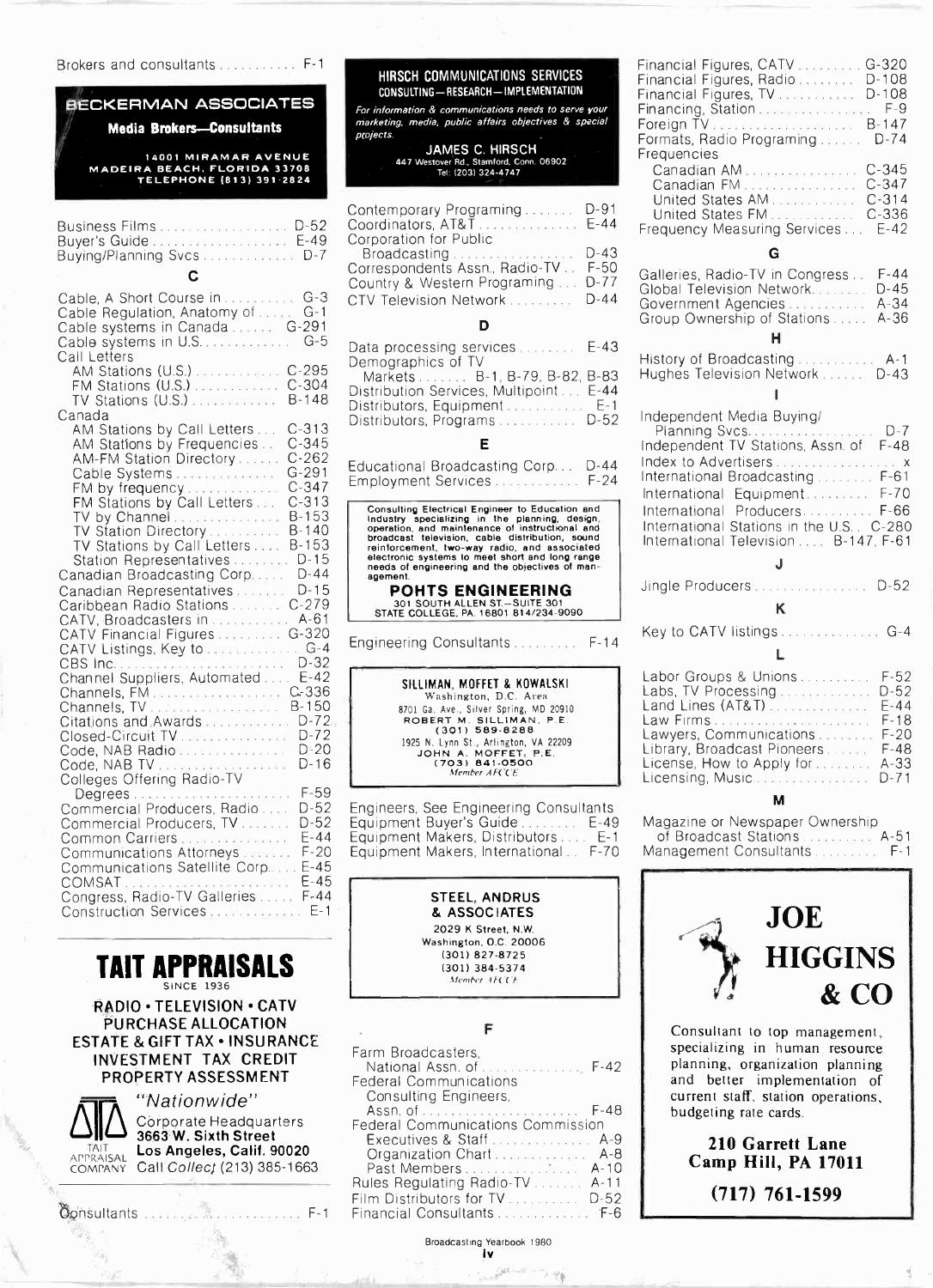

Representing

### RAI RADIOTELEVISIONE ITALIANA

and

#### SACIS

in the U.S.A. and Canada and Mexico

1350 Avenue of the Americas

(212) 975-0200

Renato M. Pachetti Executive Vice President and General Manager

The Washington that matters to you ...

... matters to us.

# the Berns Bureau

Washington's largest independent radio news service has provided localized reports, actualities and **News** features for over 200 stations in the | Niels U.S., Canada, and overseas. We cover<br>Capitol Hill, the White House and fed-Capitol Hill, the White House and fed- eral agencies to spotlight YOUR  $\parallel$ issues, YOUR legislators, and YOUR  $\begin{bmatrix} 1 & 1 \end{bmatrix}$ visiting officials.

covering YOUR Washington ...



202/234-4676

| Managers, Talent F-30                |          | Program                               |
|--------------------------------------|----------|---------------------------------------|
| Manufacturers of Equipment E-1       |          | Program                               |
| Maps of TV Markets                   | B-1      | Programi                              |
| Market Research Services             | $F - 12$ | Promotio                              |
| Markets, ADI TV                      | B-1      | Promotio                              |
| Markets, TV by Size                  | B-79     | Promotio                              |
| Markets, TV Demographics. B-79, B-82 |          | Public Bi                             |
| Maximum Service Telecasters,         |          | Public Bı                             |
|                                      | F-48     | Public Re                             |
| Measuring Services, Frequency        | $E - 42$ |                                       |
| Media Buying/Planning Services       | $D - 7$  |                                       |
| Media Societies, Groups              | $F-47$   |                                       |
| Mexican Radio Stations  C-277        |          | Radio                                 |
|                                      | $E - 44$ | Adverti                               |
| Middle-of-the-Road Programing        | D-82     | Assign                                |
| Mobile Production Units              | $E-43$   | Audien                                |
|                                      | F-12     | Bermu                                 |
| Motion Picture &                     | F-47     | Billing                               |
| TV Film Associations                 | A-66     | Call Le                               |
| MSO's, Canada                        | A-79     | Call Le                               |
| Multiple Station Owners              | A-66     | Canadi                                |
| Music Licensing Groups               | D-71     | Canadi                                |
| Multiple Systems Operators, U.S      | A-66     | Canad                                 |
| Multiple Systems Operators,          |          | Code c                                |
|                                      | A-79     | Comm                                  |
| Multipoint Distribution Services     | $E - 44$ | Corres                                |
| Mutual Broadcasting System           | D-35     | Countr                                |
|                                      |          | Directo<br>$\bigcap_{r\in\mathbb{N}}$ |
|                                      |          |                                       |

#### N

| F-42<br>Farm Broadcasters<br>National Assn. of Television<br>U.S.<br>$F-32$<br>Program Executives<br>D-38<br>National Black Network<br>D-38<br>National Broadcasting Co.<br>D-44<br>National Public Radio<br>$F - 41$<br>National Radio Broadcasters Assn.<br>B-83<br>Network Audience in TV Markets .<br>News<br>Networks<br>$D-22$<br>ABC Executives & Staff<br>D-31<br>CBS Executives & Staff<br>D-32<br>$D-43$<br>Hughes Television Network<br>D-35<br>MBS Executives & Staff<br>D-38<br>National Black Network<br>D-38<br>NBC Executives & Staff<br>D-43<br>Robert Wold Co. Inc.<br>D-43<br><b>TVS Television Network </b><br>D-41<br>D-46<br>Regional Radio<br>Regional TV.<br>D-45<br>News Directors, Radio-TV Assn<br>$F-37$<br>News Services, Radio and TV<br>D-50 | National Advertisers, Assn. of  F-41<br>National Assn of Broadcasters<br>National Assn. of | $F - 31$ | Forma<br>Freque<br>Freque                                                                                                                                         |
|-----------------------------------------------------------------------------------------------------------------------------------------------------------------------------------------------------------------------------------------------------------------------------------------------------------------------------------------------------------------------------------------------------------------------------------------------------------------------------------------------------------------------------------------------------------------------------------------------------------------------------------------------------------------------------------------------------------------------------------------------------------------------------|--------------------------------------------------------------------------------------------|----------|-------------------------------------------------------------------------------------------------------------------------------------------------------------------|
|                                                                                                                                                                                                                                                                                                                                                                                                                                                                                                                                                                                                                                                                                                                                                                             |                                                                                            |          | Group<br>Interna                                                                                                                                                  |
|                                                                                                                                                                                                                                                                                                                                                                                                                                                                                                                                                                                                                                                                                                                                                                             |                                                                                            |          | Inform<br>Jingle<br>Mexica<br>Netwo<br>Newsp                                                                                                                      |
| F-13<br>Nielsen, A.C. Co.                                                                                                                                                                                                                                                                                                                                                                                                                                                                                                                                                                                                                                                                                                                                                   | Newspaper Ownership of Stations                                                            | $A - 51$ | Pionee<br>Progra<br>Progra<br>Progra<br>Repre:<br>Reven<br>Set Sa<br>Station<br>192<br>Station<br>Time:<br>Radio A<br>Radio b<br>Radio Fr<br>Radio In<br>Radio Li |

## 0

Ownership, Group Stations . . . . . . A-36 Radio-L Ownership, Newspaper A. . . . . . . . . A-51 Radio-

#### Þ

|                                  | $B-147$ | Exect   |
|----------------------------------|---------|---------|
| Placement Services               | $F-24$  | Servio  |
| Press Services                   | D-50    | Recordi |
| Processing Labs, TV              | D-52    | Regiona |
| Producers, International         | F-66    | Group   |
| Producers, TV Commercials        | D-52    | Regiona |
| Product Guide                    | E-49    | Represe |
| Production Units, Mobile         | F-43    | Represe |
| Professional Societies           | F-47    | Researd |
| Program Distributors, Radio      | D-52    | Revenu  |
| Program Distributors, TV         | D-52    | Revenu  |
| Program Producers, International | F-66    | Robert  |
|                                  |         |         |

| Program Producers, Radio         | $D-52$   |
|----------------------------------|----------|
| Program Producers, TV            | $D-52$   |
| Programing, Radio Formats        | $D - 74$ |
| Promotion Consultants F-6        |          |
|                                  |          |
| Promotion Services F-28          |          |
| Public Broadcasting D-43         |          |
| Public Broadcasting Service D-49 |          |
| Public Relations Services F-28   |          |
|                                  |          |

#### R

| Radio                                                     |           |
|-----------------------------------------------------------|-----------|
| Advertising Bureau  F-42                                  |           |
| Assignments of FM Stations  C-347                         |           |
| Audience  D-112                                           |           |
| Bermuda Stations  C-279                                   |           |
| Billing 1935-1978                                         | $D-110$   |
| Call Letters AM                                           | $C-295$   |
| Call Letters FM  C-304<br>Canadian AM Call Letters  C-313 |           |
|                                                           |           |
| Canadian AM-FM Stations                                   | $C-262$   |
| Canadian FM Call Letters                                  | $C - 313$ |
|                                                           | $D-20$    |
| Commerical Producers                                      | D-52      |
| Correspondents                                            | $F-44$    |
| Country & Western Programing. . D-77                      |           |
| Directory, Canadian  C-262                                |           |
|                                                           |           |
| Equipment Manufacturers E-1                               |           |
|                                                           |           |
| Frequencies, AM  C-314                                    |           |
| Frequencies, FM.  C-336                                   |           |
| Group Ownership  A-36                                     |           |
| International Stations in the                             |           |
|                                                           |           |
| Information Office F-41                                   |           |
| Jingle Producers                                          | $D-52$    |
| Mexican Stations  C-277                                   |           |
| Networks, Regional  D-46                                  |           |
| Newspaper Ownership  A-51                                 |           |
| News Services  D-50                                       |           |
| Pioneers Library F-48<br>Program Distributors  D-52       |           |
| Program Producers D-52                                    |           |
| Programing Formats  D-74                                  |           |
| Representatives  D-7                                      |           |
| Revenues and Income D-108                                 |           |
| Set Sales-1922-1978 D-110                                 |           |
| Station Authorization-                                    |           |
| 1922-1979B-184                                            |           |
| Stations on Air.                                          | $A-2$     |
| Time Sales-1935-1977 D-108                                |           |
| Radio Advertising Bureau                                  | F-42      |
| Radio by county C-282                                     |           |
| Radio Free Europe  C-281                                  |           |
| Radio Information Office  F-41                            |           |
| Radio Liberty  C-281                                      |           |
| Radio Markets C-282                                       |           |
| Radio-TV & Telecommunications                             |           |
| Commission of Canada  A-35                                |           |
| Radio-TV Correspondents Assn F-50                         |           |
| Radio-TV Galleries of Congress                            | F-44      |
| Radio-TV News Directors Assn.                             | $F-37$    |
| Radiodiffusion Mutuelle Ltee                              | D-44      |
| Ranking of TV markets                                     | B-79      |
| Rating Services                                           | F-12      |
| RCA Corp.<br>Executives, Staff & Divisions                | E-30      |
|                                                           | $E-32$    |
| Recording Services                                        | D-52      |
|                                                           |           |
| Regional Radio Networks,                                  | D-46      |
| Regional TV Networks                                      | D-45      |
| Representatives, Canadian                                 | D-15      |
| Representatives of Stations, U.S                          | $D-7$     |
| Research Services, Radio-TV                               | $F-12$    |
| Revenues, Radio                                           | D-108     |
| Revenues, TV                                              | D-108     |
| Robert Wold Co. Inc.                                      | D-43      |
|                                                           |           |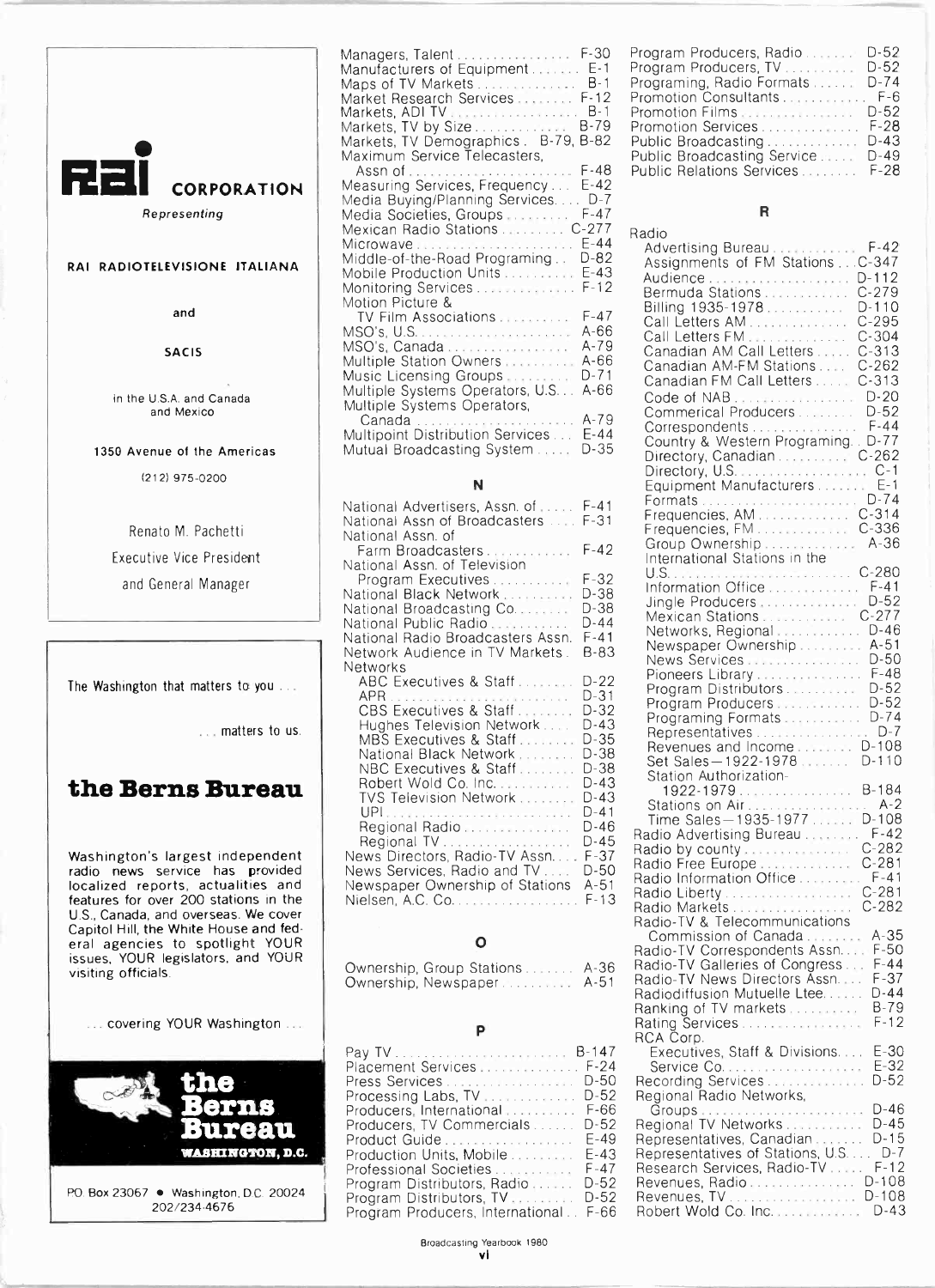|                                                                                                                                                                                                                                                                                                                                                                                                                                                                                                                                                                                          | Surveys                                                                                                                                                              |
|------------------------------------------------------------------------------------------------------------------------------------------------------------------------------------------------------------------------------------------------------------------------------------------------------------------------------------------------------------------------------------------------------------------------------------------------------------------------------------------------------------------------------------------------------------------------------------------|----------------------------------------------------------------------------------------------------------------------------------------------------------------------|
| Sales of Stations  A-33, B-157<br>D-108<br>Sales of TV time                                                                                                                                                                                                                                                                                                                                                                                                                                                                                                                              |                                                                                                                                                                      |
| $E-45$<br>Satellites<br>F-45<br>Owners, Operators<br>$E-46$<br>Programers, Networks<br>$E-46$<br>Resale, Common Carriers<br>F-53<br>Schools, Radio & TV<br>$D-110$<br>Set Sales, Radio<br>$D-43$<br>Sheridan Broadcasting Network<br>- A-2<br>Short Course in Broadcasting<br>$F - 47$<br>Societies, Professional, Radio-TV<br>D-90<br>Spanish Programing<br>B-147<br>Spanish Stations, TV.<br>$D-43$<br>Sports Network (Hughes)<br>$F - 51$<br>State Broadcasters Associations<br>A-32<br>Station Applications<br>B-176<br>Station Applications Pending, TV<br>$F-1$<br>Station Brokers | Talent Ao<br>Technica<br>Televisio<br>adi m;<br>Advert<br>Alloca<br>Applic<br>Assign<br>Audier<br>Billing<br>Bureat<br>Busine<br>Call Le<br>Chann<br>Chann<br>Closer |
|                                                                                                                                                                                                                                                                                                                                                                                                                                                                                                                                                                                          |                                                                                                                                                                      |

1,11A 11111INEIIS t'UNNI.I.TANTS 112..55 \ i.nturd lionlevdrd. Suite 219 lineino, California 91436 Arca Code 215 1086-3201

| Station Financing F-9       | Inform      |
|-----------------------------|-------------|
|                             | Intern      |
| Station Transfers, TV B-157 | Marke       |
| Stations, Number A-2        | Marke       |
| Subscription TV B-147       | Marke       |
|                             | <b>Netw</b> |

|  | Surveys & Market Research | $F-12$ | Netw            |
|--|---------------------------|--------|-----------------|
|  |                           |        | $N + 2 + 3 + 3$ |

| ADI Markets  B-1<br>$= -53$<br>Subscription. B-147<br>Advertising Bureau F-41<br>Time Sales 1948-1978 D-108<br>$-110$<br>Allocations  B-154<br>Transfers of Ownership B-157<br>$D-43$<br>Applications Pending B-176<br>Television Bureau of Advertising F-41<br>$A-2$<br>Assignments B-154<br>Television Information Office F-41<br>$F-47$<br>Television Program Executives<br>$0 - 90$<br>Billings 1948-1978.<br>D-108<br>National Assoc. of  F-32<br>-147<br>Bureau of Advertising F-41<br>Top-40 programing D-91<br>$D-43$<br>Business Films  D-52<br>Trade Assns, & Professional<br>$F-51$<br>Call Letters B-148<br>$A-32$<br>Channel Assignments  B-154<br>Transcription Services (Radio) D-52<br>-176<br>Channels  B-150<br>Transfers of TV ownership  B-157<br>$F-1$<br>Transmitter & Equipment Mfrs E-1<br>Commercial Producers  D-52<br>TVA (network)  D-50<br>Code of NAB <b>Election Code of NAB</b><br>Correspondents F-44<br>v.<br>CTV Network D-44<br>U<br>Dimensions  A-2<br>Unions & Labor Groups  F-52<br>Directory, Canadian  B-140<br>U.S. Govt. Agencies  A-34<br>Equipment Manufacturers  E-1<br>Group Ownership A-36<br>V<br>Information Office F-41<br>$F-9$<br>International F-61<br>$A - 33$<br>$-157$<br>$A - 2$<br>Market Demographics B-82<br>W<br>Market Ranking B-79<br>$-147$ |  |
|--------------------------------------------------------------------------------------------------------------------------------------------------------------------------------------------------------------------------------------------------------------------------------------------------------------------------------------------------------------------------------------------------------------------------------------------------------------------------------------------------------------------------------------------------------------------------------------------------------------------------------------------------------------------------------------------------------------------------------------------------------------------------------------------------------------------------------------------------------------------------------------------------------------------------------------------------------------------------------------------------------------------------------------------------------------------------------------------------------------------------------------------------------------------------------------------------------------------------------------------------------------------------------------------------------------|--|
| World Radio & Television F-61<br>Network delivery, by market B-83<br>E-1                                                                                                                                                                                                                                                                                                                                                                                                                                                                                                                                                                                                                                                                                                                                                                                                                                                                                                                                                                                                                                                                                                                                                                                                                                     |  |

| Networks, Regional D-45<br>Newspaper Ownership A-51<br>News Services<br>Regional Networks<br>Revenues and Income<br>Station Sales<br>Stations on air A-2<br>Subscription<br>Time Sales 1948-1978<br>Transfers of Ownership B-157<br>Television Bureau of Advertising F-41<br>Television Information Office<br><b>Television Program Executives</b><br>National Assoc. of  F-32<br>Trade Assns, & Professional<br>Transcription Services (Radio)D-52<br>Transfers of TV ownership  B-157<br>Transmitter & Equipment Mfrs E-1<br>TVA (network)  D-50<br>TVS TV Network | $D-50$<br>$D-45$<br>$D-108$<br>$B-157$<br>$B-147$<br>$D-108$<br>$F-41$<br>$D-91$<br>$D-45$ |
|----------------------------------------------------------------------------------------------------------------------------------------------------------------------------------------------------------------------------------------------------------------------------------------------------------------------------------------------------------------------------------------------------------------------------------------------------------------------------------------------------------------------------------------------------------------------|--------------------------------------------------------------------------------------------|
| U                                                                                                                                                                                                                                                                                                                                                                                                                                                                                                                                                                    |                                                                                            |
| Unions & Labor Groups  F-52<br>U.S. Govt. Agencies  A-34                                                                                                                                                                                                                                                                                                                                                                                                                                                                                                             | $D - 41$                                                                                   |
|                                                                                                                                                                                                                                                                                                                                                                                                                                                                                                                                                                      |                                                                                            |
|                                                                                                                                                                                                                                                                                                                                                                                                                                                                                                                                                                      |                                                                                            |
| w<br>$\mathbf{a}$ . The state $\mathbf{a}$ is the state of $\mathbf{a}$                                                                                                                                                                                                                                                                                                                                                                                                                                                                                              | $\Gamma$ $\Gamma$ $\sim$ $\Gamma$                                                          |
|                                                                                                                                                                                                                                                                                                                                                                                                                                                                                                                                                                      |                                                                                            |

## Abbreviations Commonly Used in 1980 YEARBOOK

| horiz horizontal<br>SH specified hours<br>net network<br>CEOchief executive<br>actg acting<br>polarization<br>officer<br>nwspr newspaper<br>ADI Area of Dominant<br>hatrs  headquarters<br>Sp. Spanish<br>combination commercial<br>Influence<br>spec special<br>coordcoordinator<br>admin administrative<br>ST shares time<br>info information<br>ady advertising,<br>stn station<br>instal installation<br>permit<br>per personnel<br>advertisement<br>affil affiliate<br>sub  subscriber<br>Pol Polish<br>instrm instrumental<br>C&W country & western<br>supt superintendent<br>It. Italian<br>PR public relations<br>annor announcer<br>supvr supervisor<br>pres president<br>khz kilohertz<br>ant antenna<br>DA directional antenna<br>svcs services<br>prod production,<br>AOR album oriented<br>sw short wave<br><b>Example 10</b> producer<br>-rock<br>dir director<br>t terrain<br>APR Associated<br>Istng listening<br>dup duplicates<br>tech technical<br>Press Radio<br>lw long wave<br>progmg programing<br>edit  editor<br>mdse  merchandising<br>assn association<br>progsvprogressive<br>trans translators<br>med media<br>assoc associate<br>prom promotion<br>engr engineer<br>treas treasurer<br>mfg manufacturing<br>asst assistant<br>ptnr. partner<br>engrg engineering<br>$TWX$ Teletypewriter<br>atty attorney<br>mang managing<br>pub affrs public affairs<br>ERP effective<br>Exchange<br>aur aural<br>radiated power<br>mgr manager<br>pub ser. public service<br>U. unlimited<br>mgt management<br>publication publicity<br>bcstg broadcasting<br>ETV educational<br>UPI United Press<br>mhzmegahertz<br>quad  quadraphonic<br><b>Example 18</b> television<br>International<br>bldg building<br>exec executive<br>vert vertical<br>Fr French<br>polarization<br>the road<br>bus  business<br>rep representative<br>g. ground<br>vis visual<br>CATV community an-<br>gengeneral<br>Ger. German<br>mw medium wave<br>tenna television<br>rsch research<br>VP vice president<br>W. watts<br>ch channel<br>HAAT height above<br>N. night<br>sec secretary<br>wkly weekly<br>natl national<br>sep separate<br>average terrain |  |  |  |
|--------------------------------------------------------------------------------------------------------------------------------------------------------------------------------------------------------------------------------------------------------------------------------------------------------------------------------------------------------------------------------------------------------------------------------------------------------------------------------------------------------------------------------------------------------------------------------------------------------------------------------------------------------------------------------------------------------------------------------------------------------------------------------------------------------------------------------------------------------------------------------------------------------------------------------------------------------------------------------------------------------------------------------------------------------------------------------------------------------------------------------------------------------------------------------------------------------------------------------------------------------------------------------------------------------------------------------------------------------------------------------------------------------------------------------------------------------------------------------------------------------------------------------------------------------------------------------------------------------------------------------------------------------------------------------------------------------------------------------------------------------------------------------------------------------------------------------------------------------------------------------------------------------------------------------------------------------------------------------------------------------------------------------------------------------------------------------------------------------------------------------------------------------|--|--|--|
|                                                                                                                                                                                                                                                                                                                                                                                                                                                                                                                                                                                                                                                                                                                                                                                                                                                                                                                                                                                                                                                                                                                                                                                                                                                                                                                                                                                                                                                                                                                                                                                                                                                                                                                                                                                                                                                                                                                                                                                                                                                                                                                                                        |  |  |  |
|                                                                                                                                                                                                                                                                                                                                                                                                                                                                                                                                                                                                                                                                                                                                                                                                                                                                                                                                                                                                                                                                                                                                                                                                                                                                                                                                                                                                                                                                                                                                                                                                                                                                                                                                                                                                                                                                                                                                                                                                                                                                                                                                                        |  |  |  |
|                                                                                                                                                                                                                                                                                                                                                                                                                                                                                                                                                                                                                                                                                                                                                                                                                                                                                                                                                                                                                                                                                                                                                                                                                                                                                                                                                                                                                                                                                                                                                                                                                                                                                                                                                                                                                                                                                                                                                                                                                                                                                                                                                        |  |  |  |
|                                                                                                                                                                                                                                                                                                                                                                                                                                                                                                                                                                                                                                                                                                                                                                                                                                                                                                                                                                                                                                                                                                                                                                                                                                                                                                                                                                                                                                                                                                                                                                                                                                                                                                                                                                                                                                                                                                                                                                                                                                                                                                                                                        |  |  |  |
|                                                                                                                                                                                                                                                                                                                                                                                                                                                                                                                                                                                                                                                                                                                                                                                                                                                                                                                                                                                                                                                                                                                                                                                                                                                                                                                                                                                                                                                                                                                                                                                                                                                                                                                                                                                                                                                                                                                                                                                                                                                                                                                                                        |  |  |  |
|                                                                                                                                                                                                                                                                                                                                                                                                                                                                                                                                                                                                                                                                                                                                                                                                                                                                                                                                                                                                                                                                                                                                                                                                                                                                                                                                                                                                                                                                                                                                                                                                                                                                                                                                                                                                                                                                                                                                                                                                                                                                                                                                                        |  |  |  |
|                                                                                                                                                                                                                                                                                                                                                                                                                                                                                                                                                                                                                                                                                                                                                                                                                                                                                                                                                                                                                                                                                                                                                                                                                                                                                                                                                                                                                                                                                                                                                                                                                                                                                                                                                                                                                                                                                                                                                                                                                                                                                                                                                        |  |  |  |
|                                                                                                                                                                                                                                                                                                                                                                                                                                                                                                                                                                                                                                                                                                                                                                                                                                                                                                                                                                                                                                                                                                                                                                                                                                                                                                                                                                                                                                                                                                                                                                                                                                                                                                                                                                                                                                                                                                                                                                                                                                                                                                                                                        |  |  |  |
|                                                                                                                                                                                                                                                                                                                                                                                                                                                                                                                                                                                                                                                                                                                                                                                                                                                                                                                                                                                                                                                                                                                                                                                                                                                                                                                                                                                                                                                                                                                                                                                                                                                                                                                                                                                                                                                                                                                                                                                                                                                                                                                                                        |  |  |  |
|                                                                                                                                                                                                                                                                                                                                                                                                                                                                                                                                                                                                                                                                                                                                                                                                                                                                                                                                                                                                                                                                                                                                                                                                                                                                                                                                                                                                                                                                                                                                                                                                                                                                                                                                                                                                                                                                                                                                                                                                                                                                                                                                                        |  |  |  |
|                                                                                                                                                                                                                                                                                                                                                                                                                                                                                                                                                                                                                                                                                                                                                                                                                                                                                                                                                                                                                                                                                                                                                                                                                                                                                                                                                                                                                                                                                                                                                                                                                                                                                                                                                                                                                                                                                                                                                                                                                                                                                                                                                        |  |  |  |
|                                                                                                                                                                                                                                                                                                                                                                                                                                                                                                                                                                                                                                                                                                                                                                                                                                                                                                                                                                                                                                                                                                                                                                                                                                                                                                                                                                                                                                                                                                                                                                                                                                                                                                                                                                                                                                                                                                                                                                                                                                                                                                                                                        |  |  |  |
|                                                                                                                                                                                                                                                                                                                                                                                                                                                                                                                                                                                                                                                                                                                                                                                                                                                                                                                                                                                                                                                                                                                                                                                                                                                                                                                                                                                                                                                                                                                                                                                                                                                                                                                                                                                                                                                                                                                                                                                                                                                                                                                                                        |  |  |  |
|                                                                                                                                                                                                                                                                                                                                                                                                                                                                                                                                                                                                                                                                                                                                                                                                                                                                                                                                                                                                                                                                                                                                                                                                                                                                                                                                                                                                                                                                                                                                                                                                                                                                                                                                                                                                                                                                                                                                                                                                                                                                                                                                                        |  |  |  |
|                                                                                                                                                                                                                                                                                                                                                                                                                                                                                                                                                                                                                                                                                                                                                                                                                                                                                                                                                                                                                                                                                                                                                                                                                                                                                                                                                                                                                                                                                                                                                                                                                                                                                                                                                                                                                                                                                                                                                                                                                                                                                                                                                        |  |  |  |
|                                                                                                                                                                                                                                                                                                                                                                                                                                                                                                                                                                                                                                                                                                                                                                                                                                                                                                                                                                                                                                                                                                                                                                                                                                                                                                                                                                                                                                                                                                                                                                                                                                                                                                                                                                                                                                                                                                                                                                                                                                                                                                                                                        |  |  |  |
|                                                                                                                                                                                                                                                                                                                                                                                                                                                                                                                                                                                                                                                                                                                                                                                                                                                                                                                                                                                                                                                                                                                                                                                                                                                                                                                                                                                                                                                                                                                                                                                                                                                                                                                                                                                                                                                                                                                                                                                                                                                                                                                                                        |  |  |  |
|                                                                                                                                                                                                                                                                                                                                                                                                                                                                                                                                                                                                                                                                                                                                                                                                                                                                                                                                                                                                                                                                                                                                                                                                                                                                                                                                                                                                                                                                                                                                                                                                                                                                                                                                                                                                                                                                                                                                                                                                                                                                                                                                                        |  |  |  |
|                                                                                                                                                                                                                                                                                                                                                                                                                                                                                                                                                                                                                                                                                                                                                                                                                                                                                                                                                                                                                                                                                                                                                                                                                                                                                                                                                                                                                                                                                                                                                                                                                                                                                                                                                                                                                                                                                                                                                                                                                                                                                                                                                        |  |  |  |
|                                                                                                                                                                                                                                                                                                                                                                                                                                                                                                                                                                                                                                                                                                                                                                                                                                                                                                                                                                                                                                                                                                                                                                                                                                                                                                                                                                                                                                                                                                                                                                                                                                                                                                                                                                                                                                                                                                                                                                                                                                                                                                                                                        |  |  |  |
|                                                                                                                                                                                                                                                                                                                                                                                                                                                                                                                                                                                                                                                                                                                                                                                                                                                                                                                                                                                                                                                                                                                                                                                                                                                                                                                                                                                                                                                                                                                                                                                                                                                                                                                                                                                                                                                                                                                                                                                                                                                                                                                                                        |  |  |  |
|                                                                                                                                                                                                                                                                                                                                                                                                                                                                                                                                                                                                                                                                                                                                                                                                                                                                                                                                                                                                                                                                                                                                                                                                                                                                                                                                                                                                                                                                                                                                                                                                                                                                                                                                                                                                                                                                                                                                                                                                                                                                                                                                                        |  |  |  |
|                                                                                                                                                                                                                                                                                                                                                                                                                                                                                                                                                                                                                                                                                                                                                                                                                                                                                                                                                                                                                                                                                                                                                                                                                                                                                                                                                                                                                                                                                                                                                                                                                                                                                                                                                                                                                                                                                                                                                                                                                                                                                                                                                        |  |  |  |
|                                                                                                                                                                                                                                                                                                                                                                                                                                                                                                                                                                                                                                                                                                                                                                                                                                                                                                                                                                                                                                                                                                                                                                                                                                                                                                                                                                                                                                                                                                                                                                                                                                                                                                                                                                                                                                                                                                                                                                                                                                                                                                                                                        |  |  |  |
|                                                                                                                                                                                                                                                                                                                                                                                                                                                                                                                                                                                                                                                                                                                                                                                                                                                                                                                                                                                                                                                                                                                                                                                                                                                                                                                                                                                                                                                                                                                                                                                                                                                                                                                                                                                                                                                                                                                                                                                                                                                                                                                                                        |  |  |  |
|                                                                                                                                                                                                                                                                                                                                                                                                                                                                                                                                                                                                                                                                                                                                                                                                                                                                                                                                                                                                                                                                                                                                                                                                                                                                                                                                                                                                                                                                                                                                                                                                                                                                                                                                                                                                                                                                                                                                                                                                                                                                                                                                                        |  |  |  |
|                                                                                                                                                                                                                                                                                                                                                                                                                                                                                                                                                                                                                                                                                                                                                                                                                                                                                                                                                                                                                                                                                                                                                                                                                                                                                                                                                                                                                                                                                                                                                                                                                                                                                                                                                                                                                                                                                                                                                                                                                                                                                                                                                        |  |  |  |
|                                                                                                                                                                                                                                                                                                                                                                                                                                                                                                                                                                                                                                                                                                                                                                                                                                                                                                                                                                                                                                                                                                                                                                                                                                                                                                                                                                                                                                                                                                                                                                                                                                                                                                                                                                                                                                                                                                                                                                                                                                                                                                                                                        |  |  |  |

| Several directories of the 1980 YEARBOOK employ the standard, two-letter state abbreviations of the U.S. Postal Service. |                   |                            |                         |
|--------------------------------------------------------------------------------------------------------------------------|-------------------|----------------------------|-------------------------|
| Georgia GA<br>Alabama AL .                                                                                               | Maryland MD       | New Mexico NM South Dakota | -SD.                    |
| Guam GU<br>Alaska AK .                                                                                                   | MassachusettsMA   | New York NY Tennessee TN   |                         |
| Arizona AZ                                                                                                               |                   | North Carolina NC          | — Texas TX              |
| Arkansas AR                                                                                                              | Minnesota MN      | North Dakota ND            | $U \cdot U$ utah        |
| California CA<br>$\blacksquare$ llinois $\blacksquare$                                                                   | Mississippi MS    | <b>Ohio</b> OH .           | Vermont VT              |
|                                                                                                                          | Missouri MO       | Oklahoma OK                | Virginia VA             |
|                                                                                                                          | Montana MT        | Oregon  OR                 | Virgin Islands VI       |
| Connecticut CT<br>Kansas KS                                                                                              | Nebraska NE       | Pennsylvania PA            | <b>WA</b><br>Washington |
| Delaware DE<br>Kentucky  KY                                                                                              | Nevada  NV        | Puerto Rico PR             | West Virginia WV        |
| Louisiana  LA<br>District of Columbia . DC                                                                               | New Hampshire  NH | Rhode Island  RI           | WI<br>Wisconsin         |
| Florida FL<br>Maine  ME                                                                                                  | New Jersey NJ     | South Carolina SC          | Wyoming WY              |